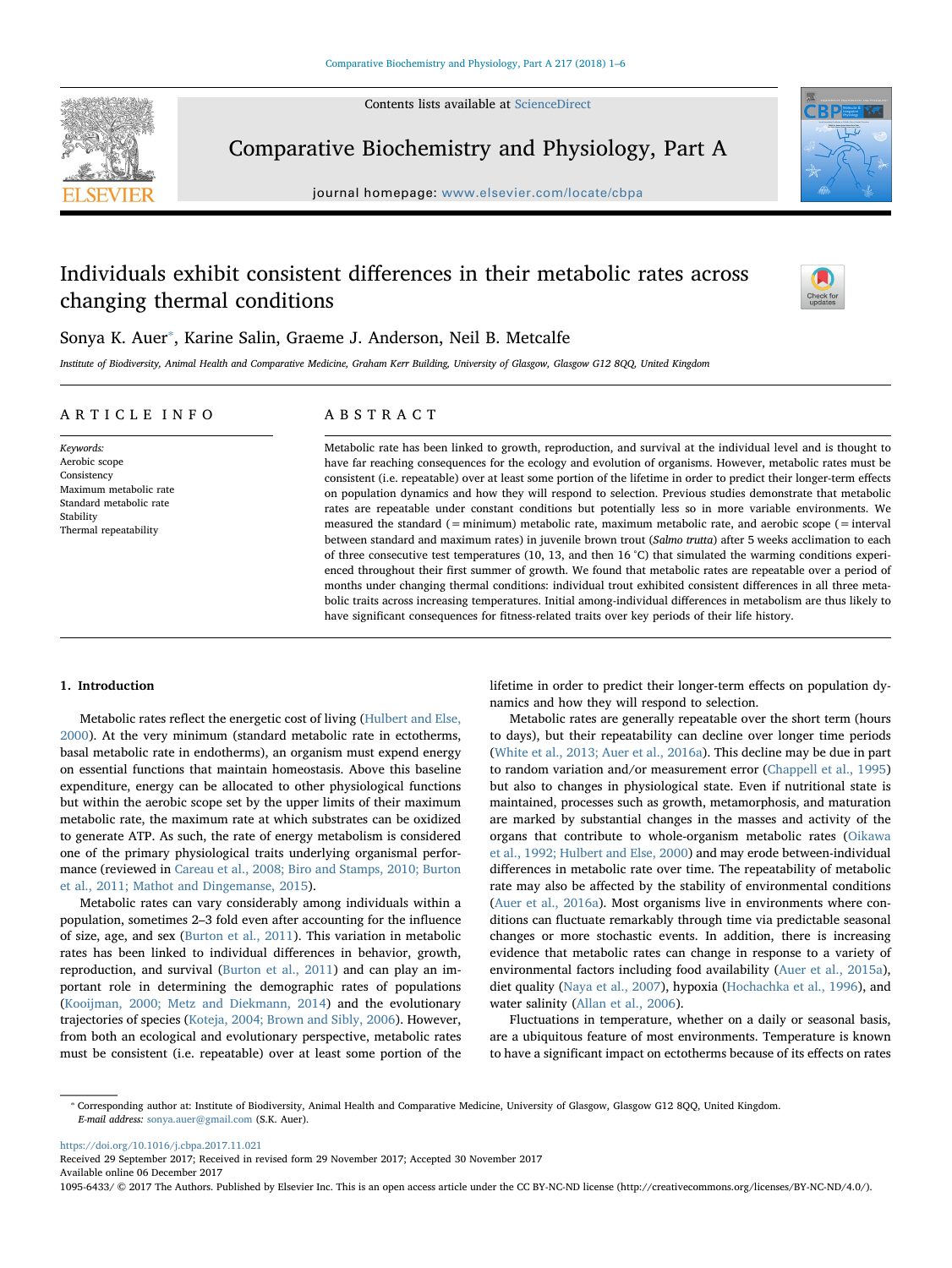of biochemical and physiological reactions and hence metabolism ([Tattersall et al., 2012](#page-5-7)). How ectothermic organisms deal with temperature fluctuations is therefore of wide interest, particularly given current climate change and predicted future scenarios ([Somero, 2010;](#page-5-8) Hoff[mann and Sgrò, 2011](#page-5-8)). In ectotherms, standard metabolic rate increases with temperature [\(Gräns et al., 2014; Norin et al., 2014](#page-5-9)), whereas maximum metabolic rate and aerobic scope can either increase ([Gräns et al., 2014; Norin et al., 2014](#page-5-9)) or reach a peak and then decrease with temperature [\(Lee et al., 2003; Johansen and Jones, 2011\)](#page-5-10) depending on the species. Below lethal conditions, food intake can also increase with temperature [\(Elliott, 1976; Houlihan et al., 2008](#page-5-11)) and may influence rates of metabolism to varying degrees [\(Auer et al.,](#page-4-4) [2015a, 2016b](#page-4-4)). However, we know little about whether individuals exhibit consistent differences in their metabolism under changing temperature regimes, and even less so under more natural conditions where temperature, temperature-dependent food intake, and ontogenetic changes may all influence metabolism. Individuals have been shown to exhibit repeatable differences in standard metabolic rate, maximum metabolic rate, and aerobic scope across short-term fluctuations in temperature ([Nespolo et al., 2003; Careau et al., 2014; Norin](#page-5-12) [et al., 2016\)](#page-5-12). However, there is evidence that the repeatability of standard metabolic rate may decline across more gradual seasonal temperature changes [\(Seppänen et al., 2010](#page-5-13); but see [Cutts et al., 2001](#page-5-14)). To our knowledge, the long-term repeatability of maximum metabolic rate and aerobic scope under changing temperatures has not previously been investigated.

We examined the repeatability of standard metabolic rate, maximum metabolic rate, and aerobic scope within individual juvenile brown trout (Salmo trutta) across increasing temperatures and associated rates of food intake in their first summer of life. Metabolic rates were evaluated at three consecutive test temperatures – 10, 13, and then  $16^{\circ}$ C – that simulate the warming conditions trout would naturally experience at this life stage and to which they are presumably adapted ([Webb and Walling, 1993; Langan et al., 2001\)](#page-5-15). This experimental design allowed us to assess whether long-term relative performance can be predicted from single measurements of young animals living in seasonal environments where the temporal sequence of temperatures frequently coincides with changes in body size.

#### 2. Materials and methods

#### 2.1. Animal origin and care

Eggs of wild-origin brown trout parents ( $n = 7$  pairs) from the River Tweed, Scotland were hatched overwinter (2013–2014) in the laboratory and kept in stock tanks at 8 °C during the egg stage and then 9 °C during the juvenile stage in an indoor facility at the University of Glasgow. In May 2014, juveniles  $(n = 40)$  were transferred to individual compartments in a stream tank system located in that same facility (see [Auer et al., 2015b](#page-4-6) for details), water temperature was increased to 10 °C, and fish were given 3 weeks to acclimate before the experiment began. Fish were then kept for five weeks at each test temperature (10, 13, and then 16 °C) before their metabolic rates were measured and temperatures were increased to the next level.

Fish were fed commercial trout pellets (EWOS, West Lothian, UK) on a ration that corresponded to roughly 80% of their maximum intake at each test temperature. Specifically, daily caloric intake for each fish was computed as a function of its body mass  $(W, g)$  and temperature  $(T, g)$ °C) using equations from [\(Elliott, 1976](#page-5-11)); at 10 °C:  $14W^{0.79}e^{0.17T}$ , at 13 °C:  $14W^{0.81}e^{0.17T}$ , and at 16 °C:  $26.433W^{0.75}e^{0.112T}$ . As such, food levels increased across temperatures but were kept at a fixed percentage of their maximum (Supplementary File 1). Fish were measured every 2–3 weeks while under a mild anaesthetic (benzocaine 40 mg  $\text{L}^{-1}$ ), and rations were then adjusted for changes in body size. Fish were fed twice daily, and faecal matter was siphoned from the system on a daily basis to maintain water quality.

#### 2.2. Metabolic rate measurements

Standard metabolic rate was measured as the rate of oxygen consumption using continuous flow-through respirometry (see [Auer et al.,](#page-4-6) [2015b](#page-4-6) for details). The experimental setup consisted of 16 chambers submerged in water and arranged in parallel in a large central container. Water was pumped through a peristaltic pump via oxygen-impermeable tubing from an aerated upper bin, through each chamber, passed an oxygen sensing electrode and then into a lower bin before being recirculated back to the upper bin. The peristaltic pump ensured that flow rates were the same across all chambers. A chiller was used to keep the water at the desired test temperature, while a UV filter helped to minimize background respiration rates. Chambers were 0.120 L in volume for standard metabolic rate measurements at 10 and 13 °C but then replaced for measurements at 16 °C by larger 0.400 L chambers to accommodate fish growth.

Fish were deprived of food for 48 h prior to their metabolic rate measurements so as to eliminate metabolic costs of digestion that can otherwise increase estimates of standard metabolic rate [\(Higgins and](#page-5-16) [Talbot, 1985; Secor, 2009; Rosenfeld et al., 2015](#page-5-16)). Fish were then placed in individual respirometry chambers and their oxygen consumption was measured over a 22-hour period (from roughly 12.00 h to 10.00 h the following day). Flow rates were set at 0.25, 0.81, and 1.89 L h−<sup>1</sup> at test temperatures 10, 13, and 16 °C, respectively, to allow detection of oxygen consumption rates but not permit oxygen levels to drop below 80% saturation. Oxygen concentrations in the water flowing out of the chambers were recorded every 2-sec using multichannel oxygen meters (FireStingO2, PyroScience GmbH, Aachen, Germany) and attached sensors and associated FireSting software version 3.0 (PyroScience). The system permitted the continuous simultaneous measurement of oxygen consumption in 15 fish with a 16th fishfree chamber serving as a control measure of background respiration rates. Metabolic rate (mg O<sub>2</sub> h<sup>-1</sup>) was calculated for each fish using the equation:  $M_{O2} = V_w \times (C_{wO2control} - C_{wO2fish})$  where  $V_w$  is the flow rate of water through the respirometry chamber (L  $h^{-1}$ ), and  $C_{\text{wO2control}}$ and  $C_{\text{wO2fish}}$  are the concentrations of oxygen (mg L<sup>-1</sup>) in the outflow of the chambers lacking and containing fish, respectively ([Clark et al.,](#page-5-17) [2013\)](#page-5-17). Standard metabolic rate for each fish was calculated by taking the mean of the lowest 10th percentile of oxygen consumption measurements over the 20 h measurement period, and then excluding outliers, i.e. those measurements below 2 standard deviations from this mean [\(Clark et al., 2013\)](#page-5-17).

Maximum metabolic rate was then determined using an exhaustive chase protocol followed immediately by measurement of oxygen consumption during the recovery period using closed-system respirometry (see [Auer et al., 2015b](#page-4-6) for details). Each fish was chased to exhaustion (< 2 min) in a bucket and against a circular current (600 L  $h^{-1}$ ). Fish were considered exhausted when they could no longer swim and were unresponsive when picked up by hand. They were then transferred immediately (< 10 s) to a glass respirometry chamber submerged in a water bath. A peristaltic pump moved water (7.35 L  $h^{-1}$ ) through the chamber and past an oxygen sensing electrode via a circuit of oxygenimpermeable tubing before being returned to the chamber. The water volume of the closed system, including the chamber and tubing, was 0.070 L for tests at 10 and 13 °C and 0.120 L for tests at 16 °C since a larger chamber was needed to accommodate the fish by the time of this test temperature. The decline in water oxygen levels was measured every 2 s while the fish was in the respirometry chamber using the same type of oxygen meter, sensor, and software as described above. The respirometry chamber was emptied and the system refilled with oxygenated water before measurement of the next fish commenced.

Maximum metabolic rate (mg O<sub>2</sub> h<sup>-1</sup>) was calculated for each fish using the equation:

 $M_{O2} = (V_r - V_f) \times \Delta C_{WO2}/\Delta t$  where  $V_r$  is the volume of the respirometry system (L),  $V_f$  is the volume of the fish (L) assuming 1 g of fish is equivalent to 1 mL of water, and  $C_{\text{wO2}}/\Delta t$  is the rate at which the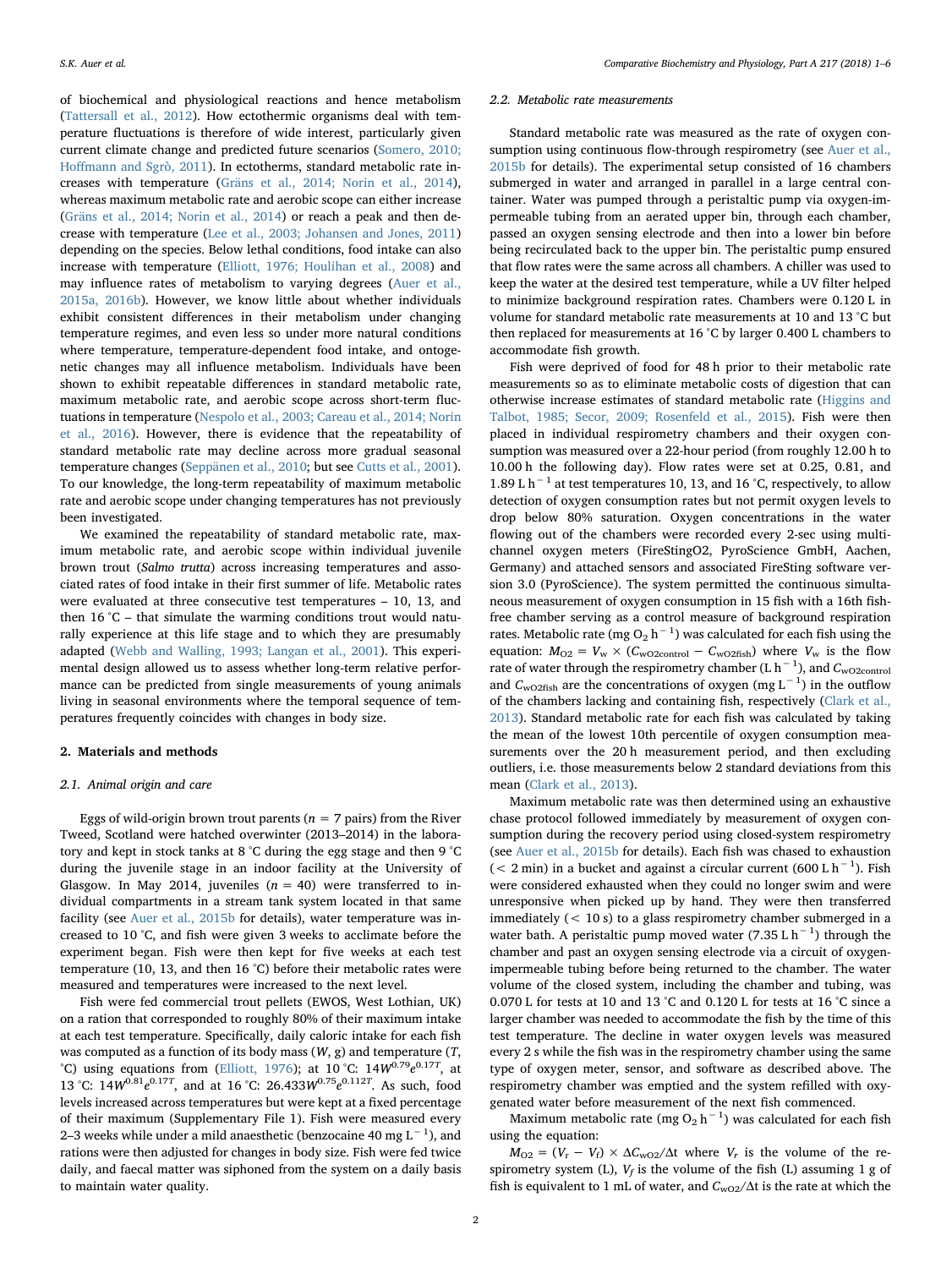oxygen concentration decreased over time (mg O<sub>2</sub> L $^{-1}$  h $^{-1}$ ). Slopes for the decline in oxygen concentration were derived for each fish from linear regressions of oxygen concentration against time over a 1-min period [\(Norin and Malte, 2011](#page-5-18)), starting after the  $\sim$  5 s lag between the time the fish was placed in the respirometry chamber and the initial decline in oxygen concentration was detected by the oxygen sensor. After their metabolic rate measurements, fish were weighed ( $\pm 1$  mg) under a mild anaesthetic (Benzocaine 40 mg L $^{-1}$ ) and returned to their stream compartments. Aerobic scope was defined as the difference between the maximum and standard metabolic rates.

### 2.3. Statistical analyses

We used mixed model analyses to examine how each of the three measures of metabolism – standard metabolic rate, maximum metabolic rate and aerobic scope – changed with temperature and whether differences among individuals in their relative rates of metabolism remained consistent over the time that temperatures increased. For each metabolic trait, we first tested for its general repeatability across all three test temperatures and then across paired temperatures to assess whether repeatabilities differed between temperatures and thus over variable time scales (13 vs 10 °C, 16 vs 13 °C, and then 16 vs 10 °C). Each model included temperature as a categorical fixed effect, body mass as a continuous fixed effect, and individual identity as a random effect. Repeatability (R) was calculated as the ratio of the among-individual variance  $(V_I)$  to the sum of  $V_I$  and the residual within-individual variance  $V_e$ . This measure of repeatability, also known as the intraclass correlation coefficient, was used to determine the repeatability of each metabolic trait after taking effects of both body mass and temperature into account [\(Singer and Willett, 2003; Careau et al., 2014;](#page-5-19) [Biro and Stamps, 2015\)](#page-5-19). Likelihood ratio tests (LRT), using the  $\chi^2$  statistic, were then used to assess the statistical significance of  $R$  for each metabolic trait by comparing the log-likelihood of a full model that included  $V_I$  versus a reduced model that excluded it [\(Singer and Willett,](#page-5-19) [2003; Careau et al., 2014](#page-5-19)). P-values for each  $\chi^2$  test were halved since we were testing whether  $V_I > 0$ ; this is because when the variance is restricted to be nonnegative, the  $\chi^2$  statistic is distributed as a 50/50 mixture of a  $\chi^2$  with 0 and 1 degrees of freedom ([LaHuis and Ferguson,](#page-5-20) [2009; Snijders and Bosker, 2012](#page-5-20)).

All three measures of metabolic rate (standard metabolic rate, maximum metabolic rate, aerobic scope) and body mass were  $log_{10}$ transformed to linearise the data. Interactions between body mass and temperature were found to be nonsignificant in initial analyses, i.e. slopes were homogeneous, so were excluded from final models. Analyses were conducted using the MIXED procedures in SAS version 9.3 (SAS Institute, Cary, North Carolina, USA). Differences among models and the parameters estimates for fixed effects were considered significant when  $p < 0.05$ . All means given are  $\pm$  1 SE.

## 3. Results

Metabolic rates changed as a function of temperature, but the direction of change differed among traits [\(Fig. 1\)](#page-2-0). At each temperature, standard metabolic rate ( $F_{1,77} = 52.1$ ,  $p < 0.001$ ), maximum metabolic rate ( $F_{1,77} = 146.8$ ,  $p < 0.001$ ), and aerobic scope ( $F_{1,77} = 95.6$ ),  $p < 0.001$ ) were all positively related to body mass as expected. After correcting for individual variation in body mass, standard metabolic rate increased with temperature ( $F_{2,77} = 5.6$ ,  $p < 0.01$ ), while both maximum metabolic rate  $(F_{2,77} = 4.5, p = 0.014)$  and aerobic scope  $(F_{2,77} = 8.6, p < 0.01)$  decreased with temperature.

At each temperature, individuals exhibited up to 2-fold differences in each of the three metabolic traits after taking body mass into account ([Figs. 1, 2\)](#page-2-0). These individual differences were repeatable across temperatures [\(Fig. 2\)](#page-3-0), so that, when considering the complete dataset, individuals differed significantly and consistently from one another in their overall standard metabolic rate ( $R = 0.32$ ,  $\chi^2 = 10.54$ ,

<span id="page-2-0"></span>

Fig. 1. Log<sub>10</sub>-transformed standard metabolic rate, maximum metabolic rate, and aerobic scope as function of  $log_{10}$ -transformed body mass in juvenile brown trout (Salmo trutta) at three consecutive test temperatures. For fish of a given body mass, standard metabolic rate increased across the test temperatures whereas maximum metabolic rate and aerobic scope showed a decrease

 $p = 0.001$ ), maximum metabolic rate ( $R = 0.43$ ,  $\chi^2 = 19.16$ ,  $p < 0.001$ ), and aerobic scope ( $R = 0.42$ ,  $\chi^2 = 18.33$ ,  $p < 0.001$ ). In addition, all metabolic traits were repeatable between consecutive temperatures with the exception of aerobic scope that was not repeatable between 10 and 16 °C ([Fig. 3](#page-4-7)). However, the repeatability of all metabolic traits was generally lower over longer periods of time as temperatures increased ([Fig. 3\)](#page-4-7).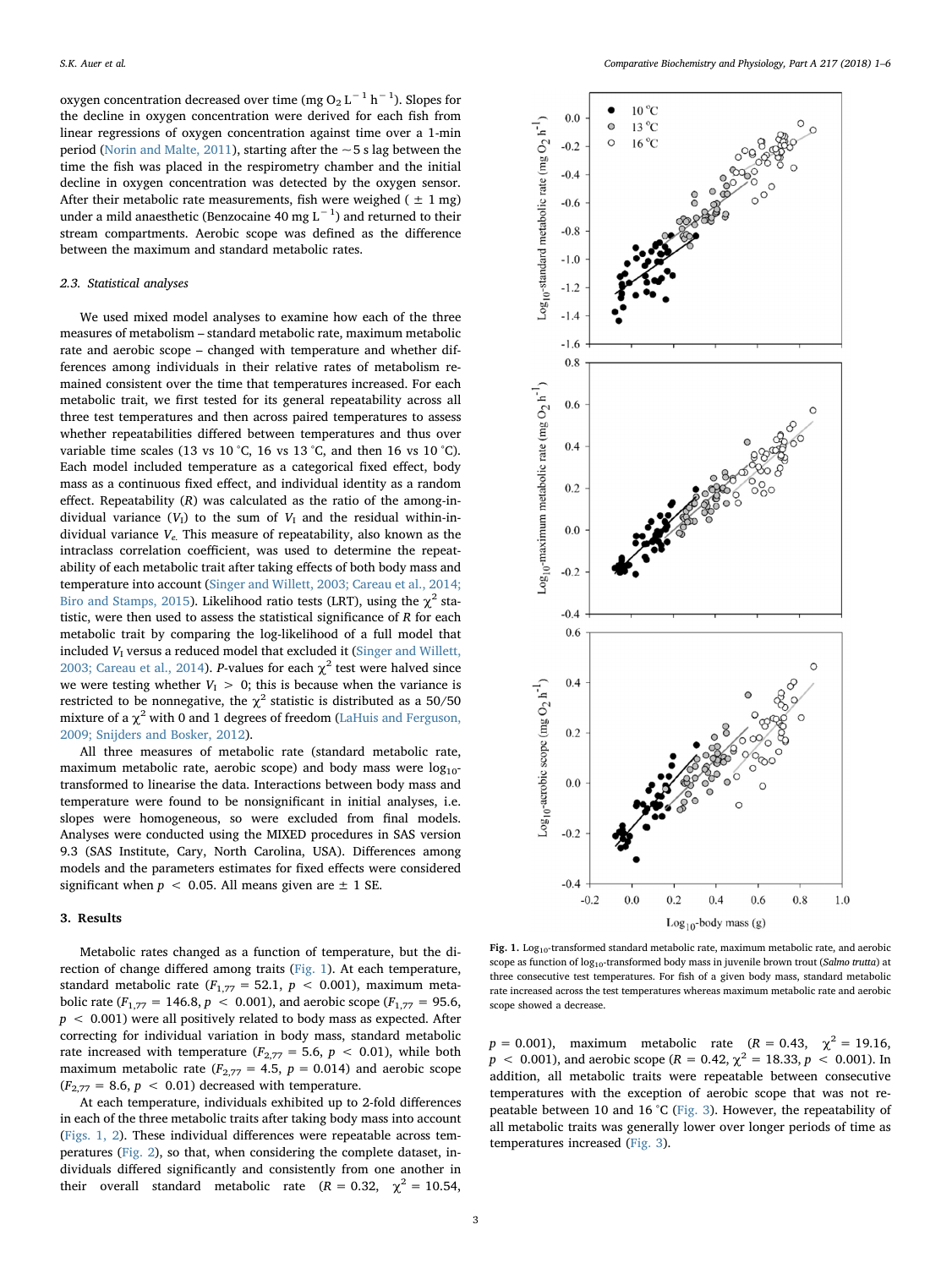<span id="page-3-0"></span>

Fig. 2. Individual variation and thermal repeatability in standard metabolic rate, maximum metabolic rate, and aerobic scope of juvenile brown trout (Salmo trutta) across three consecutive test temperatures. Individuals are ordered along the x-axis according to their ranked mean value for each metabolic trait across the three temperatures. For each metabolic trait, the data points for the three temperatures increase from left to right in parallel, indicating repeatable differences among individuals. Note that individuals were ranked separately for each trait. Plotted are back-transformed partial residuals standardized for the mean body mass of 2.29 g.

### 4. Discussion

Mass-independent standard metabolic rate increased while maximum metabolic rate and aerobic scope decreased with increasing temperature, as reported for other salmonids during the summer when they are within the upper range of their thermal tolerance zone ([Lee](#page-5-10) [et al., 2003; Eliason et al., 2011](#page-5-10)). In addition, all three metabolic traits were repeatable overall as well as between consecutive temperatures; individuals with a high metabolic rate at one temperature tended to have a high metabolic rate at the other temperatures. These results demonstrate that when juvenile fish experience increasing temperatures over the growing season, their metabolic rates are generally repeatable over both short and longer time intervals.

While the repeatability of metabolic rate has generally been assayed under constant temperature conditions ([White et al., 2013; Auer et al.,](#page-5-3) [2016a\)](#page-5-3), there are a few published estimates of thermal repeatability with which to compare our results. Estimates of overall repeatability found over 10-day intervals of changing temperature in a salamander species ([Careau et al., 2014](#page-4-8)) are similar to those found here [\(Fig. 3](#page-4-7)) for standard metabolic rate  $(R = 0.34)$  but lower for maximum metabolic rate ( $R = 0.34$ ) and aerobic scope ( $R = 0.34$ ). [Seppänen et al. \(2010\)](#page-5-13) also reported that the standard metabolic rate of juvenile Atlantic salmon was repeatable across an 8 month interval during which temperature decreased from 13.9 to 10 °C, but not during an earlier 6 month interval when temperatures increased from 2.7 to 13.9 °C. The repeatability of metabolic rate generally declines with time under laboratory and more variable field conditions [\(White et al., 2013; Auer](#page-5-3) [et al., 2016a](#page-5-3)). As such, the repeatabilities that we report may have been substantially lower had we measured metabolic rates at longer intervals and/or greater changes in temperature.

Repeatability estimates for maximum metabolic rate and aerobic scope were generally higher than for standard metabolic rate. These differences could arise due to dissimilar errors associated with their respective measurements. Alternatively, repeatabilities may vary among metabolic traits because they reflect different underlying processes, as has been found for various measures of locomotor performance ([Austin and Sha](#page-4-9)ffer, 1992). While measures of maximum metabolic rate necessarily incorporate energy utilization characterizing an organism's standard metabolic rate, the two traits are not necessarily functionally linked to one another: individual variation in standard and maximum metabolic rate are generally [\(Auer et al., 2017](#page-4-10)) but not always correlated [\(Gomes et al., 2004\)](#page-5-21). Standard metabolic rate has been found to vary more with daily energy expenditure than maximum metabolic rate [\(Auer et al., 2017](#page-4-10)) and the two traits may not exhibit parallel responses to selection (Książ[ek et al., 2004; G](#page-5-22)ębczyński and [Konarzewski, 2009; Auer et al., 2017\)](#page-5-22). Individuals may therefore differ in how their maximum metabolic rate and aerobic scope change over time and with increasing temperature without showing correlated changes in their standard metabolic rate.

Understanding how metabolic rates change in response to variable environments is critical to our ability to predict the long-term performance of individuals. However, the link between metabolic rate and different components of fitness often depends on environmental conditions ([Burton et al., 2011; Mathot and Dingemanse, 2015\)](#page-4-1). For example, the relative standard metabolic rate of young Atlantic salmon is indicative of the age at which they will undertake their seaward migration if held under constant conditions ([McCarthy, 2000\)](#page-5-23), but not under variable temperatures ([Seppänen et al., 2010\)](#page-5-13). It is therefore important that we understand not just the repeatability of metabolic rates in one specific environment but also whether among-individual differences in metabolic rates are consistent across different environmental conditions. Additionally, more work is needed to examine how these differences impact individual performance both within and across seasons. This is especially relevant and timely given current global climate change and the role that energy metabolism is thought to play in determining an organism's capacity to cope with increasing temperatures and rapid environmental change ([Somero, 2010; Ho](#page-5-8)ffmann [and Sgrò, 2011\)](#page-5-8).

Supplementary data to this article can be found online at [https://](https://doi.org/10.1016/j.cbpa.2017.11.021) [doi.org/10.1016/j.cbpa.2017.11.021.](https://doi.org/10.1016/j.cbpa.2017.11.021)

#### Acknowledgements

We are indebted to T. van Leeuwen for collecting, hatching, and rearing the fish prior to the experiments. This research was supported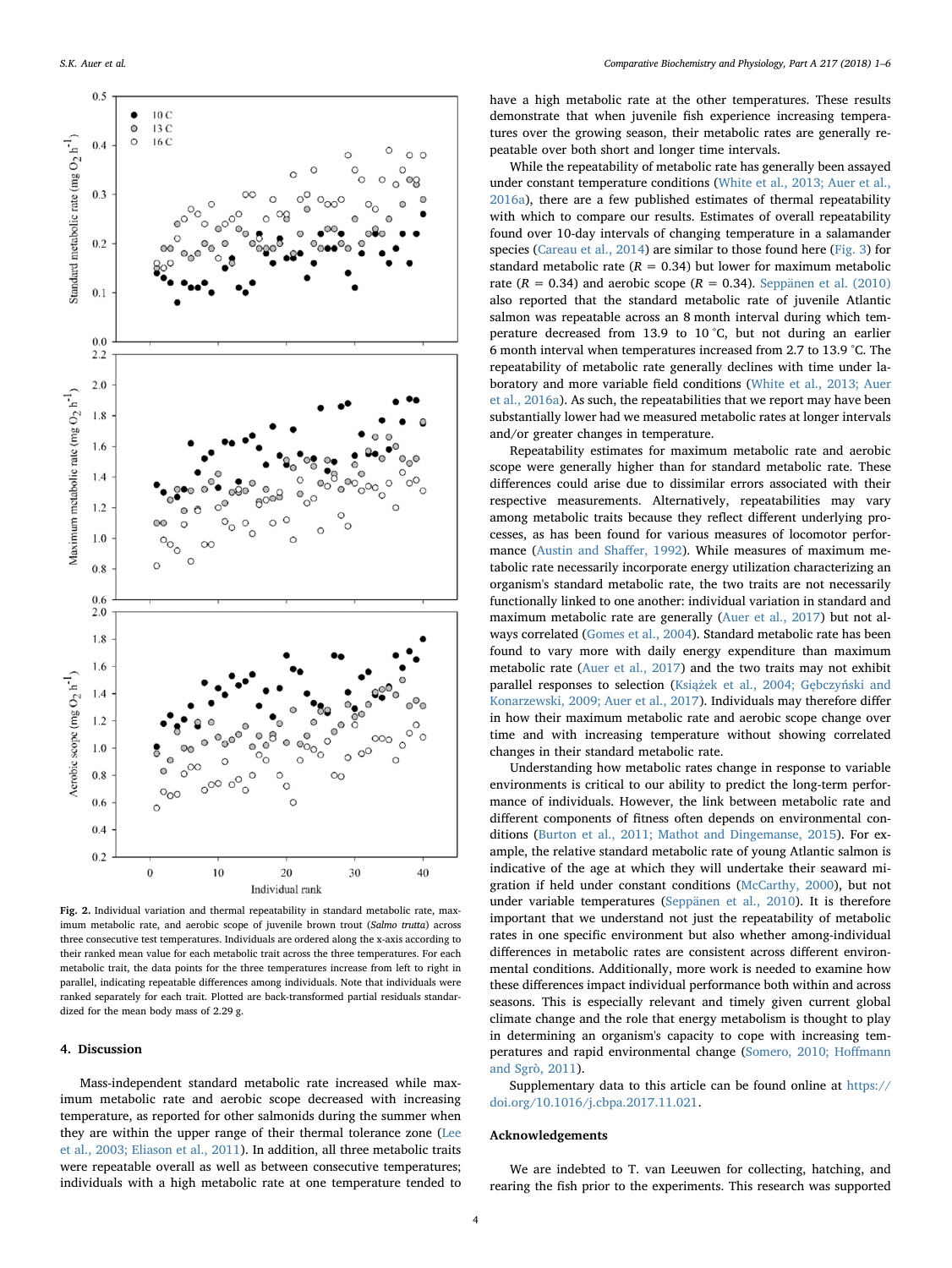<span id="page-4-7"></span>

Fig. 3. Repeatability (R) of (a-c) standard metabolic rate, (d-f) maximum metabolic rate, and (g-i) aerobic scope of juvenile brown trout (Salmo trutta) across three consecutive test temperatures. P-values for each  $\chi^2$  test were halved since models were testing whether the between-individual variance > 0 (see text for details). Plotted are back-transformed partial residuals standardized for the mean body mass of 2.29 g.

by an ERC Advanced Grant (number 322784) to N.B.M.

#### References

- <span id="page-4-5"></span>[Allan, E.L., Froneman, P.W., Hodgson, A.N., 2006. E](http://refhub.elsevier.com/S1095-6433(17)30255-6/rf0005)ffects of temperature and salinity on [the standard metabolic rate \(SMR\) of the caridean shrimp](http://refhub.elsevier.com/S1095-6433(17)30255-6/rf0005) Palaemon peringueyi. J. Exp. [Mar. Biol. Ecol. 337, 103](http://refhub.elsevier.com/S1095-6433(17)30255-6/rf0005)–108.
- <span id="page-4-4"></span>[Auer, S.K., Salin, K., Rudolf, A.M., Anderson, G.J., Metcalfe, N.B., 2015a. Flexibility in](http://refhub.elsevier.com/S1095-6433(17)30255-6/rf0010) [metabolic rate confers a growth advantage under changing food availability. J. Anim.](http://refhub.elsevier.com/S1095-6433(17)30255-6/rf0010) [Ecol. 84, 1405](http://refhub.elsevier.com/S1095-6433(17)30255-6/rf0010)–1411.
- <span id="page-4-6"></span>[Auer, S.K., Salin, K., Rudolf, A.M., Anderson, G.J., Metcalfe, N.B., 2015b. The optimal](http://refhub.elsevier.com/S1095-6433(17)30255-6/rf0015) [combination of standard metabolic rate and aerobic scope for somatic growth de](http://refhub.elsevier.com/S1095-6433(17)30255-6/rf0015)[pends on food availability. Funct. Ecol. 29, 479](http://refhub.elsevier.com/S1095-6433(17)30255-6/rf0015)–486.
- <span id="page-4-3"></span>[Auer, S.K., Bassar, R.D., Salin, K., Metcalfe, N.B., 2016a. Repeatability of metabolic rate is](http://refhub.elsevier.com/S1095-6433(17)30255-6/rf0020) lower for animals living under fi[eld versus laboratory conditions. J. Exp. Biol. 219,](http://refhub.elsevier.com/S1095-6433(17)30255-6/rf0020) 631–[634](http://refhub.elsevier.com/S1095-6433(17)30255-6/rf0020).
- [Auer, S.K., Salin, K., Rudolf, A.M., Anderson, G.J., Metcalfe, N.B., 2016b. Di](http://refhub.elsevier.com/S1095-6433(17)30255-6/rf0025)fferential eff[ects of food availability on minimum and maximum rates of metabolism. Biol. Lett.](http://refhub.elsevier.com/S1095-6433(17)30255-6/rf0025) [12, 20160586](http://refhub.elsevier.com/S1095-6433(17)30255-6/rf0025).

<span id="page-4-10"></span>[Auer, S.K., Killen, S.S., Rezende, E.L., 2017. Resting vs active: a meta-analysis of the intra-](http://refhub.elsevier.com/S1095-6433(17)30255-6/rf0030)

and inter-specifi[c associations between minimum, sustained, and maximum meta](http://refhub.elsevier.com/S1095-6433(17)30255-6/rf0030)[bolic rates in vertebrates. Funct. Ecol. 31, 1728](http://refhub.elsevier.com/S1095-6433(17)30255-6/rf0030)–1738.

- <span id="page-4-9"></span>Austin, C., Shaff[er, H., 1992. Short-, medium-, and long-term repeatability of locomotor](http://refhub.elsevier.com/S1095-6433(17)30255-6/rf0035) [performance in the tiger salamander](http://refhub.elsevier.com/S1095-6433(17)30255-6/rf0035) Ambystoma californiense. Funct. Ecol. 145–153.
- [Biro, P.A., Stamps, J.A., 2010. Do consistent individual di](http://refhub.elsevier.com/S1095-6433(17)30255-6/rf0040)fferences in metabolic rate promote consistent individual diff[erences in behavior? Trends Ecol. Evol. 25,](http://refhub.elsevier.com/S1095-6433(17)30255-6/rf0040) 653–[659](http://refhub.elsevier.com/S1095-6433(17)30255-6/rf0040).
- [Biro, P.A., Stamps, J.A., 2015. Using repeatability to study physiological and behavioural](http://refhub.elsevier.com/S1095-6433(17)30255-6/rf0045) [traits: ignore time-related change at your peril. Anim. Behav. 105, 223](http://refhub.elsevier.com/S1095-6433(17)30255-6/rf0045)–230.
- [Brown, J.H., Sibly, R.M., 2006. Life-history evolution under a production constraint. Proc.](http://refhub.elsevier.com/S1095-6433(17)30255-6/rf0050) [Natl. Acad. Sci. U. S. A. 103, 17595](http://refhub.elsevier.com/S1095-6433(17)30255-6/rf0050)–17599.
- <span id="page-4-1"></span>[Burton, T., Killen, S., Armstrong, J., Metcalfe, N., 2011. What causes intraspeci](http://refhub.elsevier.com/S1095-6433(17)30255-6/rf0055)fic var[iation in resting metabolic rate and what are its ecological consequences? Proc. R.](http://refhub.elsevier.com/S1095-6433(17)30255-6/rf0055) [Soc. B Biol. Sci. 278, 3465](http://refhub.elsevier.com/S1095-6433(17)30255-6/rf0055)–3473.
- <span id="page-4-0"></span>[Careau, V., Thomas, D., Humphries, M.M., Réale, D., 2008. Energy metabolism and an](http://refhub.elsevier.com/S1095-6433(17)30255-6/rf0060)[imal personality. Oikos 117, 641](http://refhub.elsevier.com/S1095-6433(17)30255-6/rf0060)–653.
- <span id="page-4-8"></span>Careau, V., Giff[ord, M.E., Biro, P.A., 2014. Individual \(co\) variation in thermal reaction](http://refhub.elsevier.com/S1095-6433(17)30255-6/rf0065) [norms of standard and maximal metabolic rates in wild-caught slimy salamanders.](http://refhub.elsevier.com/S1095-6433(17)30255-6/rf0065) [Funct. Ecol. 28, 1175](http://refhub.elsevier.com/S1095-6433(17)30255-6/rf0065)–1186.
- <span id="page-4-2"></span>[Chappell, M., Bachman, G.C., Odell, J., 1995. Repeatability of maximal aerobic perfor](http://refhub.elsevier.com/S1095-6433(17)30255-6/rf0070)[mance in Belding's Ground Squirrels,](http://refhub.elsevier.com/S1095-6433(17)30255-6/rf0070) Spermophilus beldingi. Funct. Ecol. 9, 498–504.